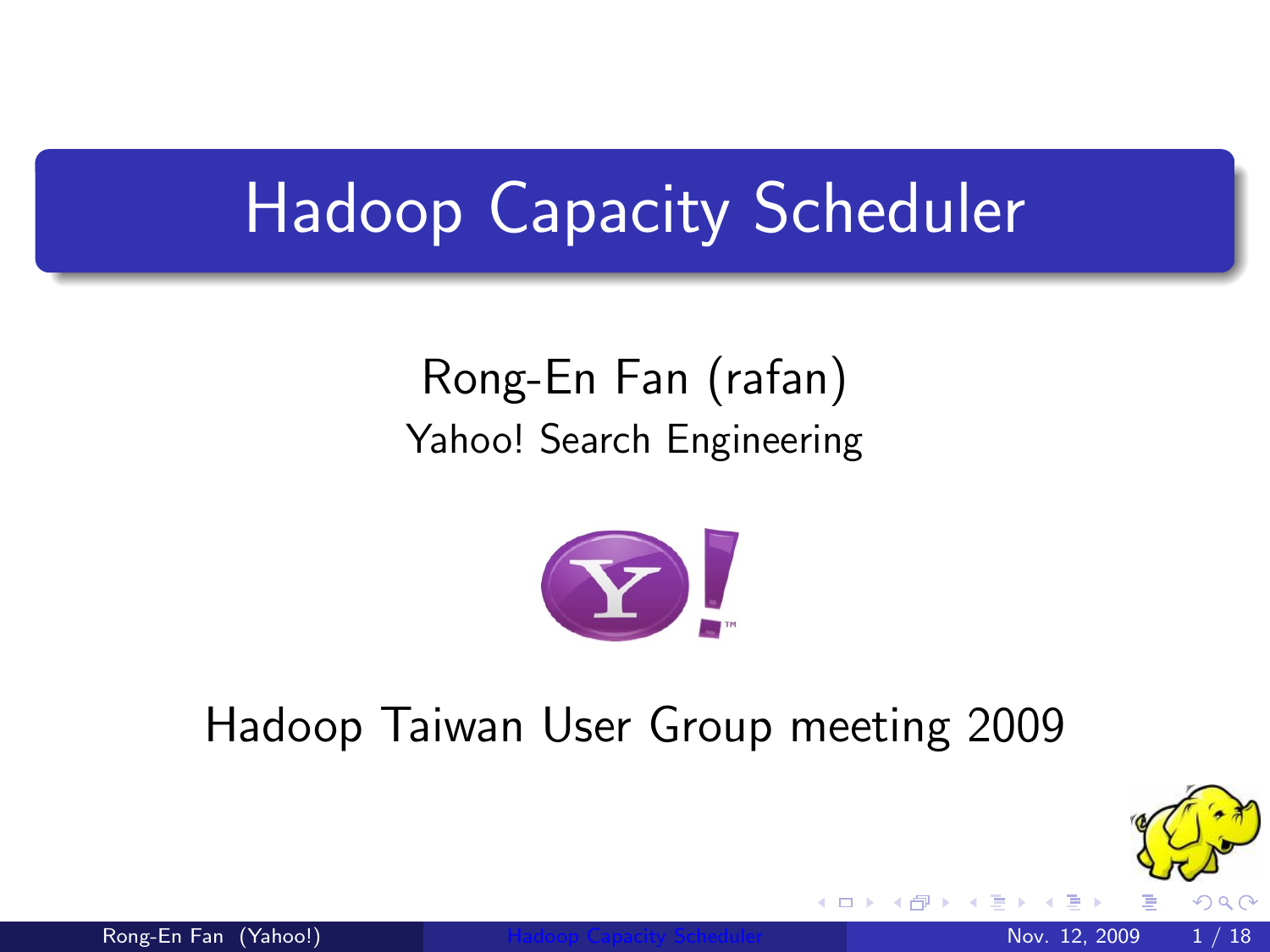## A Large Hadoop Cluster

- Lots of computing power
- **•** But... Provision? Resource share? Utilization?



Yahoo! Hadoop Cluster

4 D F

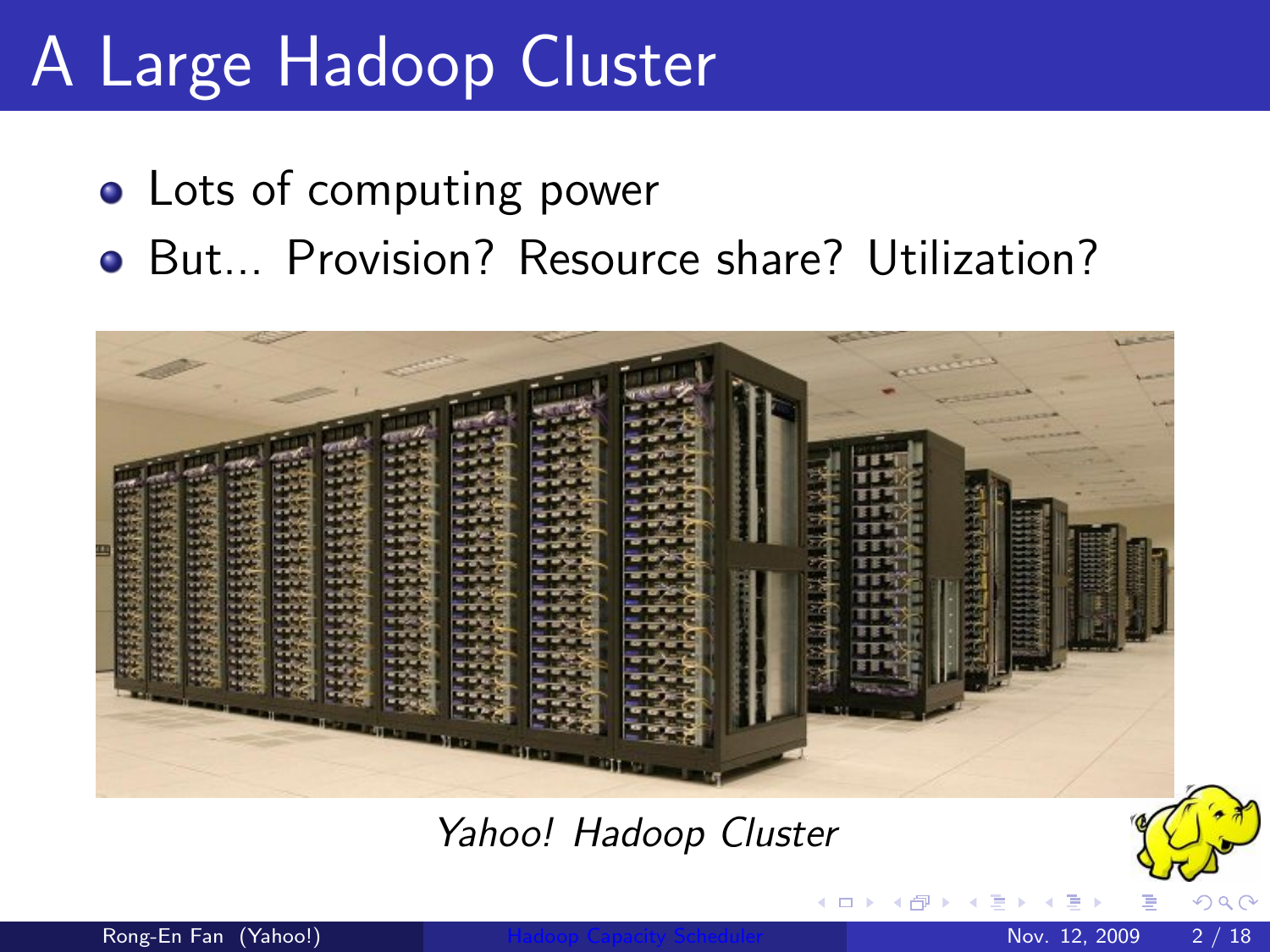- First-In-First-Output (FIFO) with priority support
- One job at a time
- Low utilization, monopoly

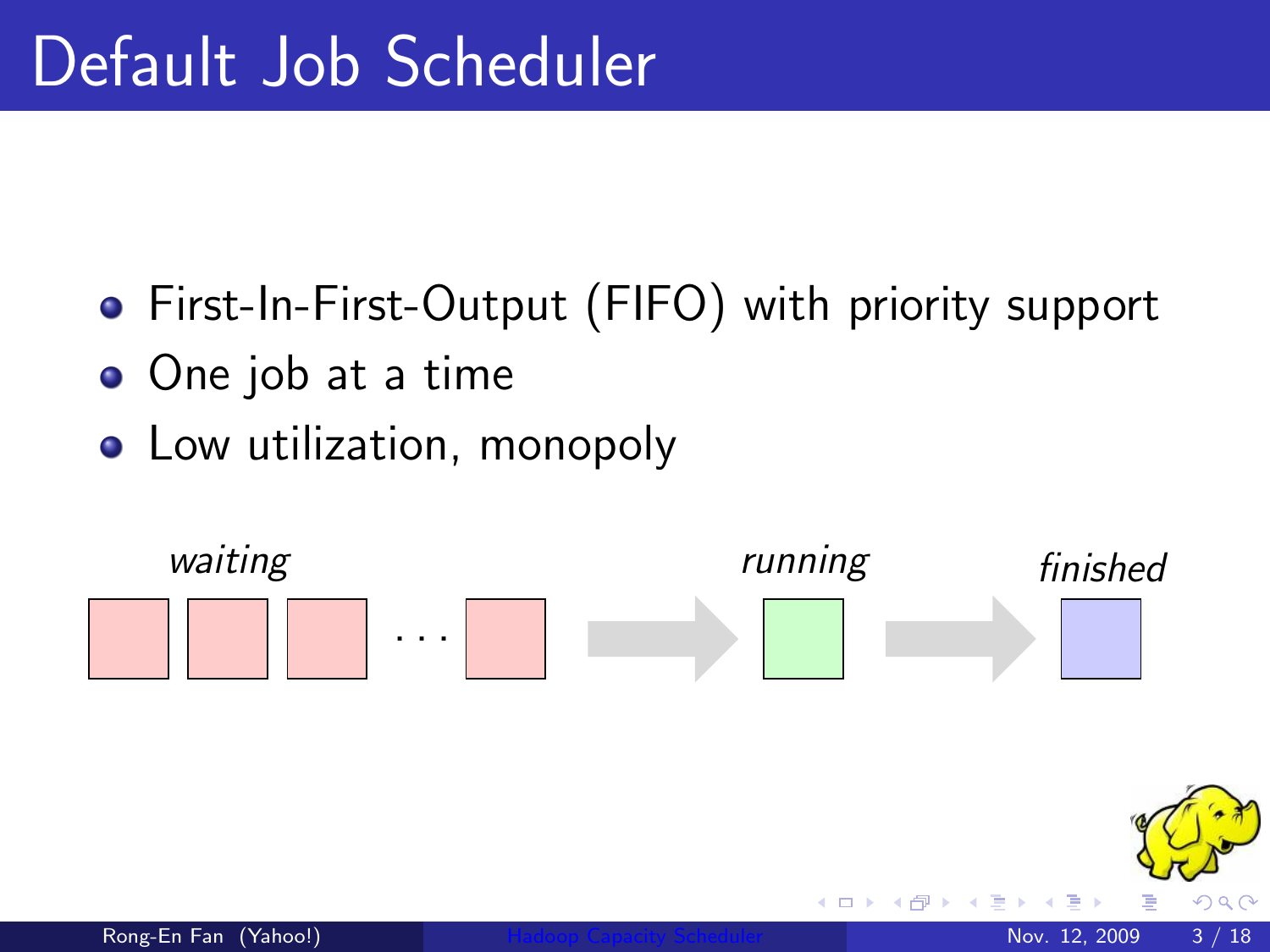# Hadoop On Daemon (HOD)

- Divides cluster into many sub-clusters
- Nodes are dedicated to the requester
- Uses Torque/Maui for resources management, not easy to setup
- Not-so-good overall cluster utilization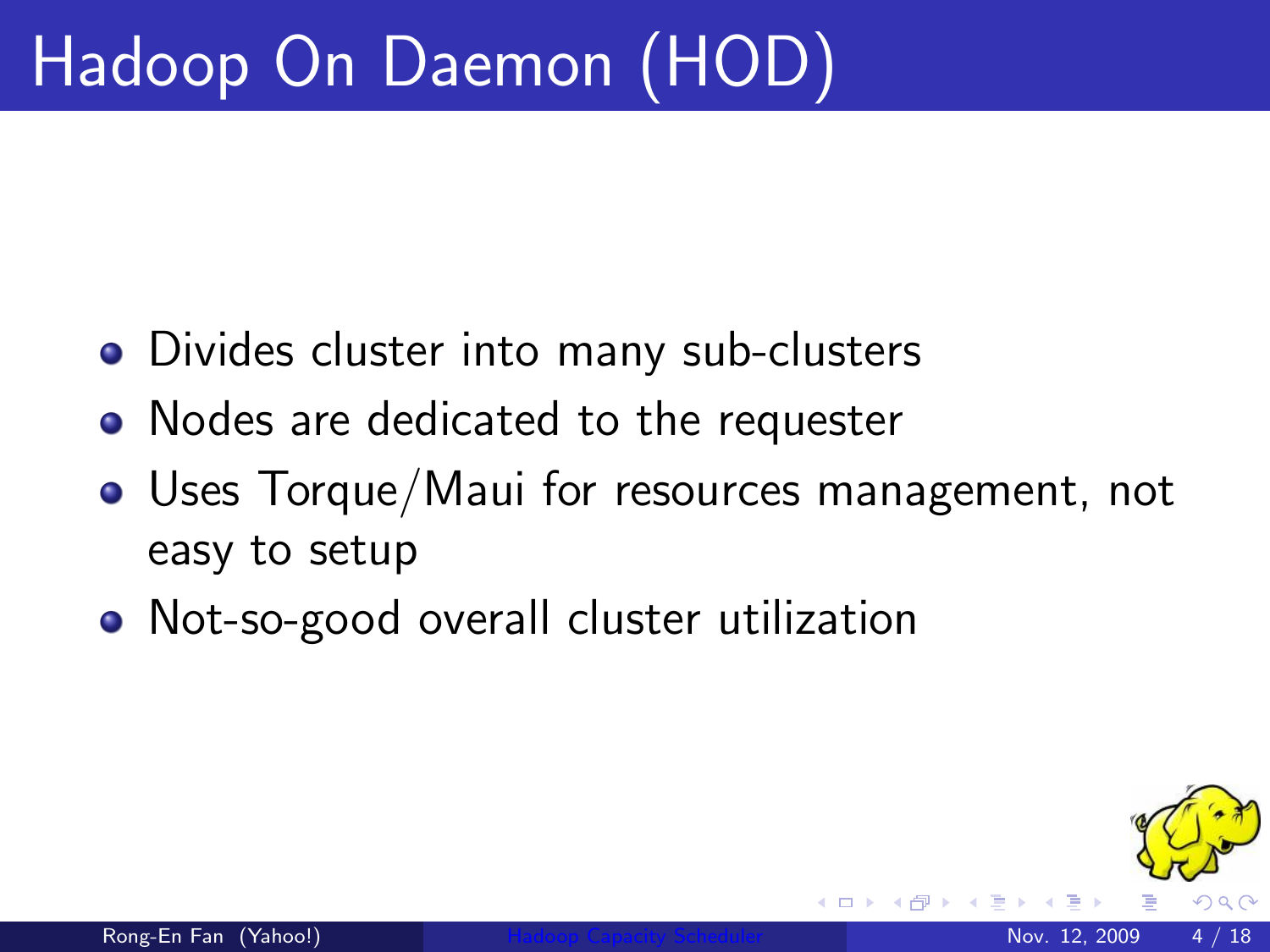- A pluggable framework for job scheduling algorithm available since Hadoop 0.19
- Two new schedulers are born Capacity Scheduler by Yahoo! Fair Scheduler by Facebook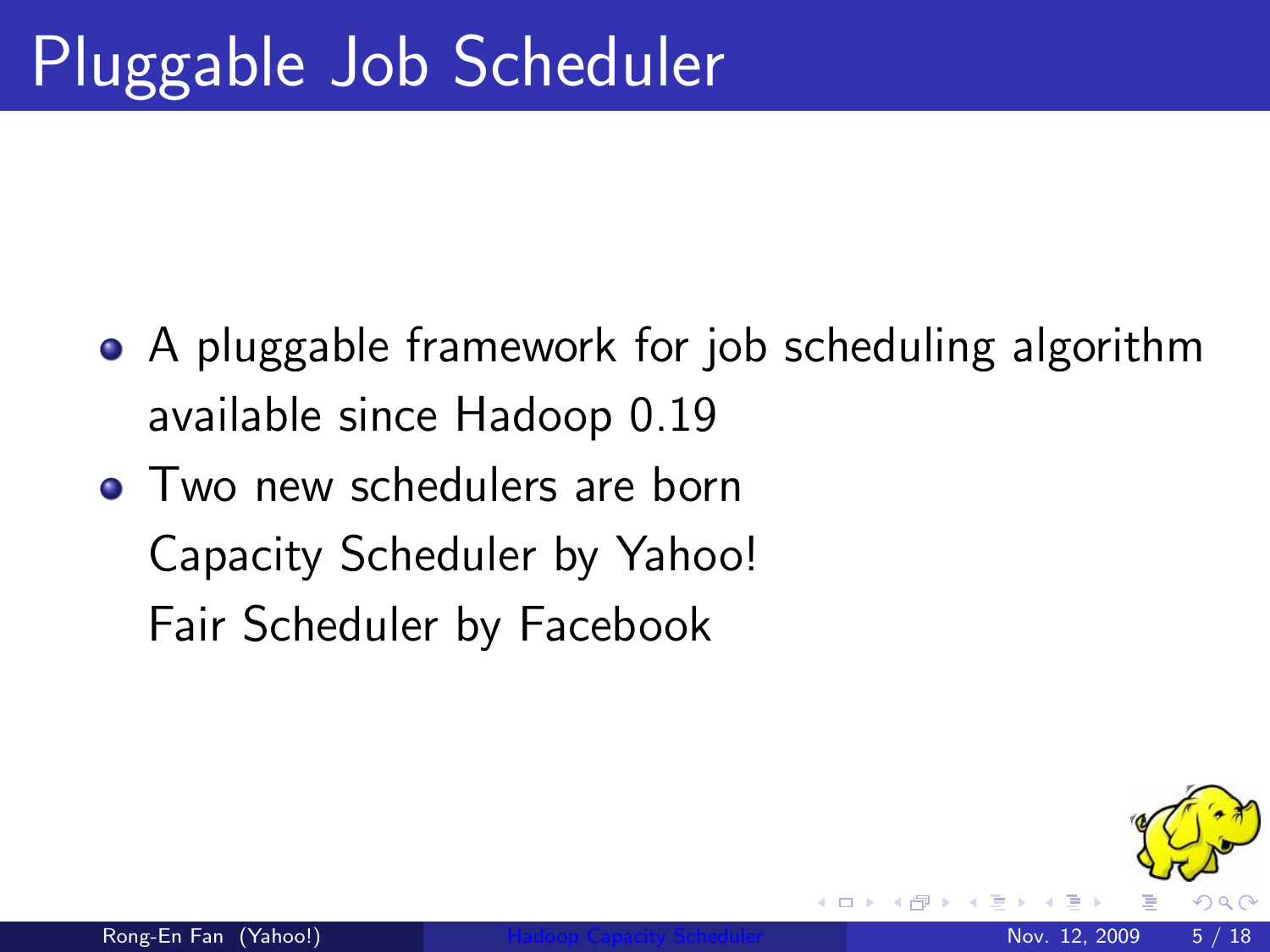## Capacity Scheduler

- Organizes jobs into queues
- $\bullet$  Queue shares as  $\%$ 's of cluster Optionally, can limit maximum resources per queue
- **FIFO scheduling within each queue**
- **Contributed by Yahoo!**

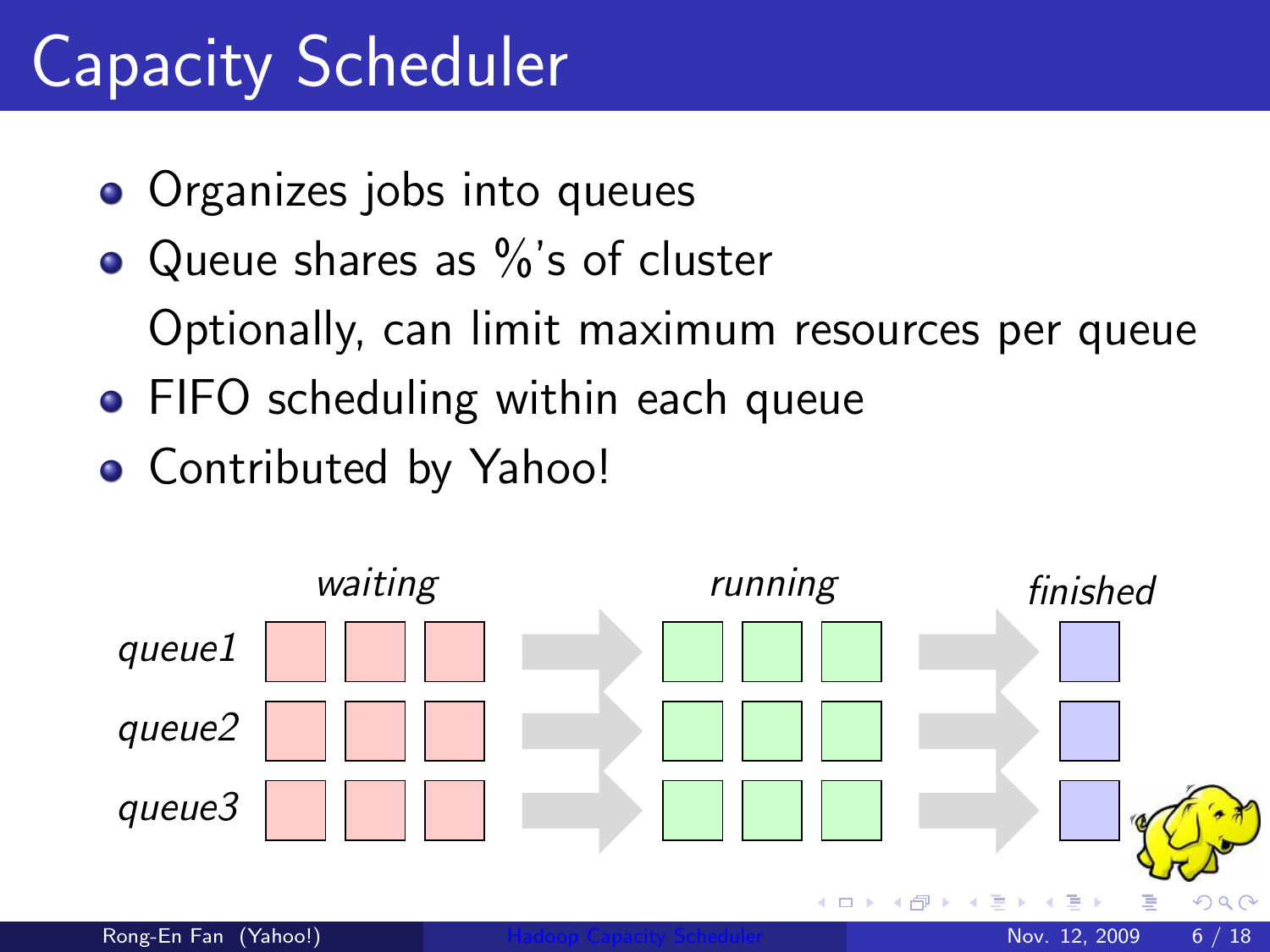## Capacity Scheduler (cont'd)

- Free resources are given to queues beyond its capacity
- Supports preemption $<sup>1</sup>$ </sup>
- Supports memory-intensive jobs if job specifies memory requirement
- Supports job priorities; disabled by default
- Can enforce maximum resources used by a user per queue if there is competition

<span id="page-6-0"></span>

<sup>1</sup>Removed in 0.20.1 due to [HADOOP-5726](http://issues.apache.org/jira/browse/HADOOP-5726)

Rong-En Fan (Yahoo!) **[Hadoop Capacity Scheduler](#page-0-0) Nov. 12, 2009** 7 / 18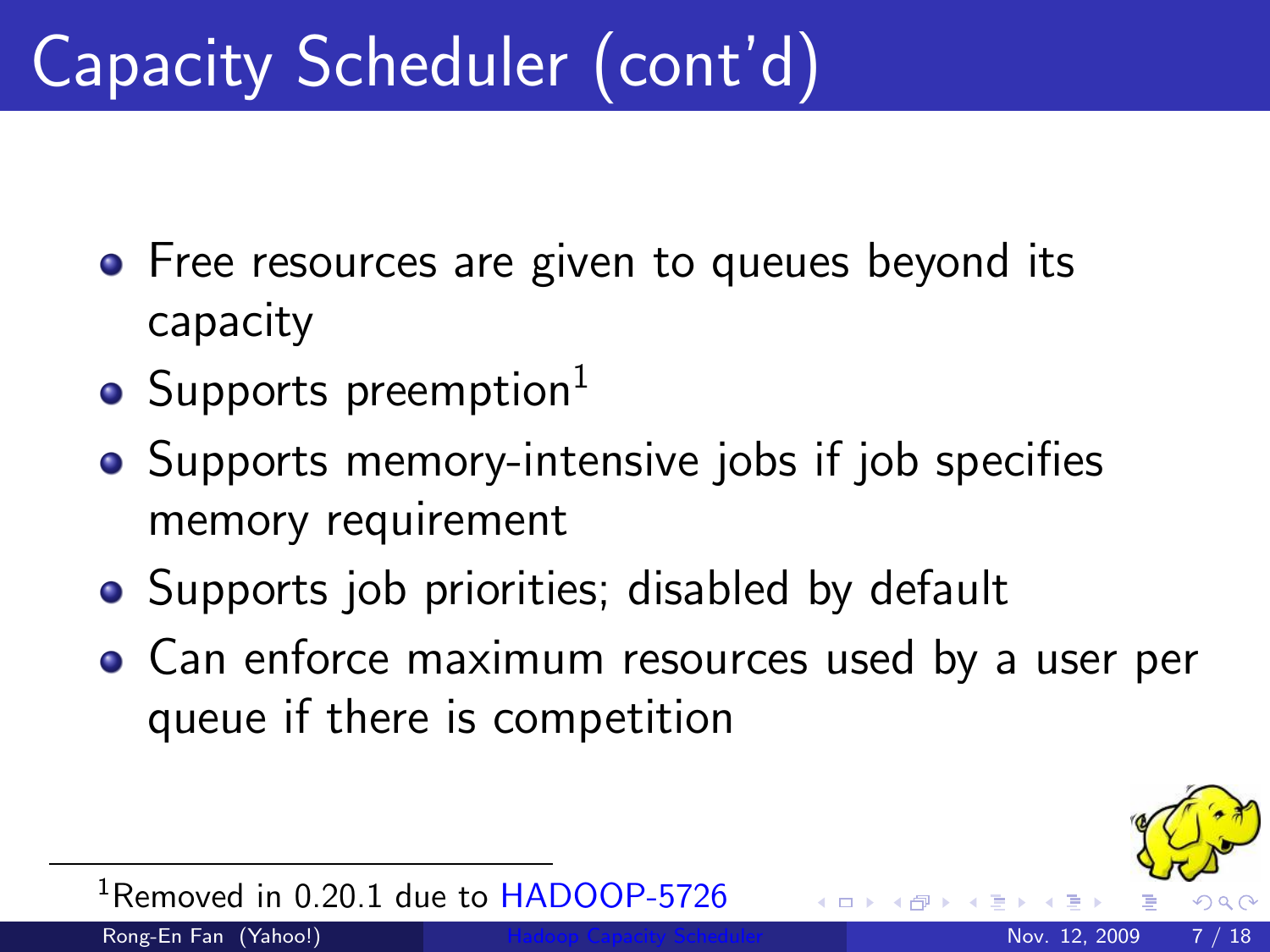- Not necessary tied to Capacity Scheduler
- **•** Each queue can have its own ACL control
- Tasks can be executed on the behalf of the users via LinuxTaskController<sup>2</sup>



<sup>2</sup> Available in 0.21 or [Yahoo! Hadoop Distribution](http://developer.yahoo.com/hadoop/distribution/)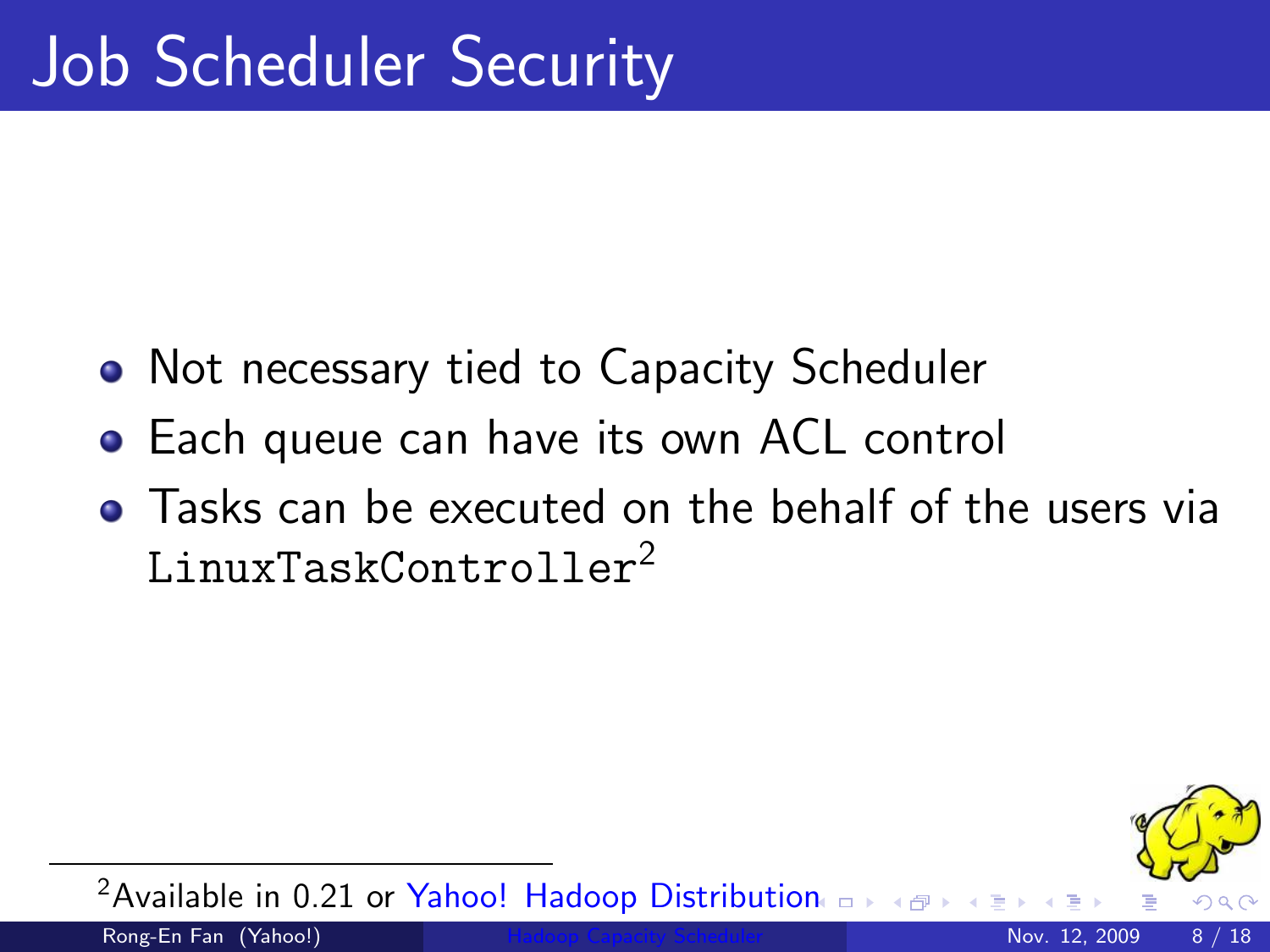- Put hadoop-\*-capacity-scheduler.jar to classpath
	- Modify HADOOP CLASSPATH in conf/hadoop-env.sh or
	- Copy it to lib/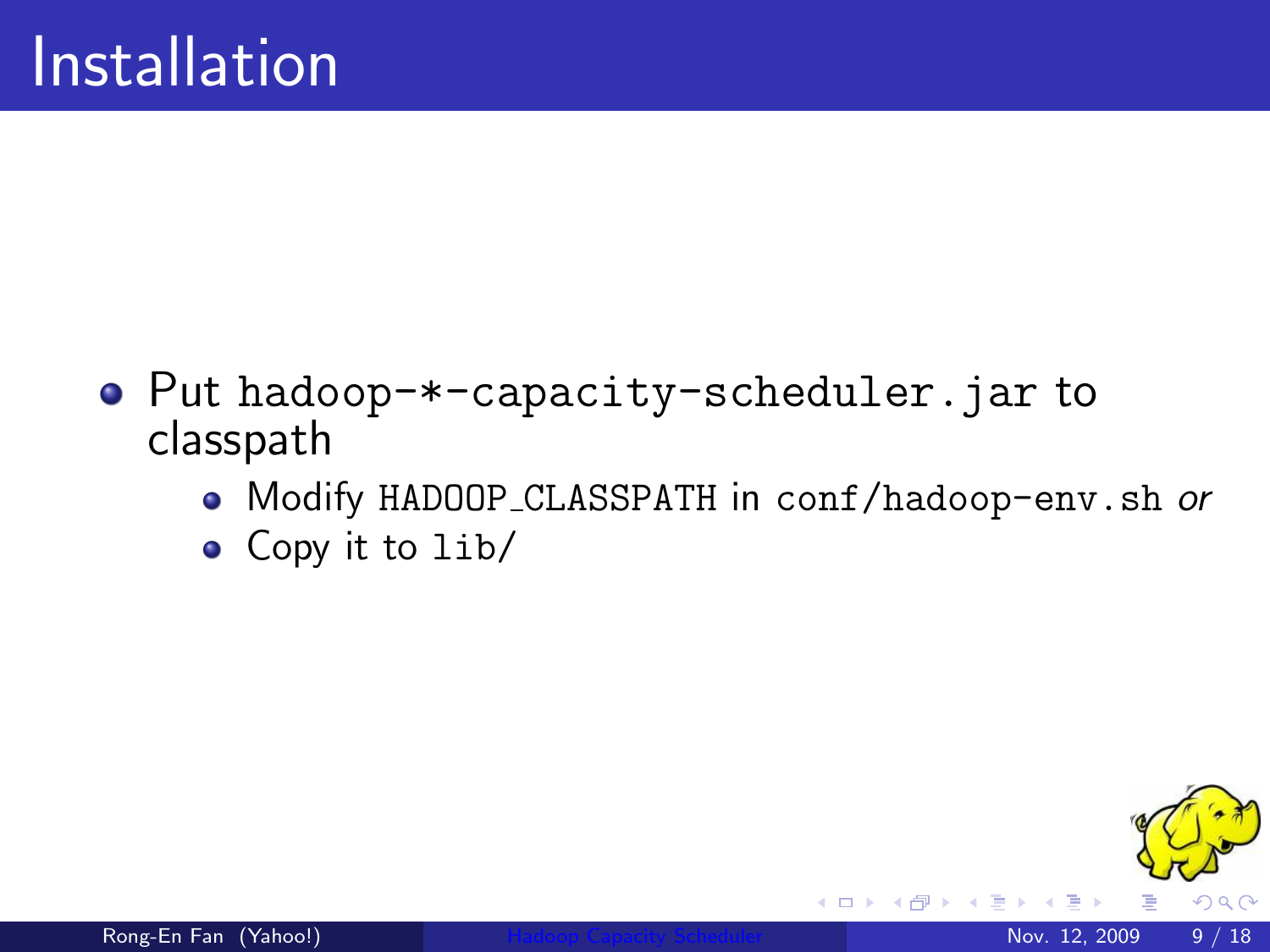- Hadoop Config (mapred-site.xml) Set mapred.jobtracker.taskScheduler to org.apache.hadoop.mapred.CapacityTaskScheduler Also define queues, ACL, etc.
- Queues' resources (capacity-scheduler.xml)

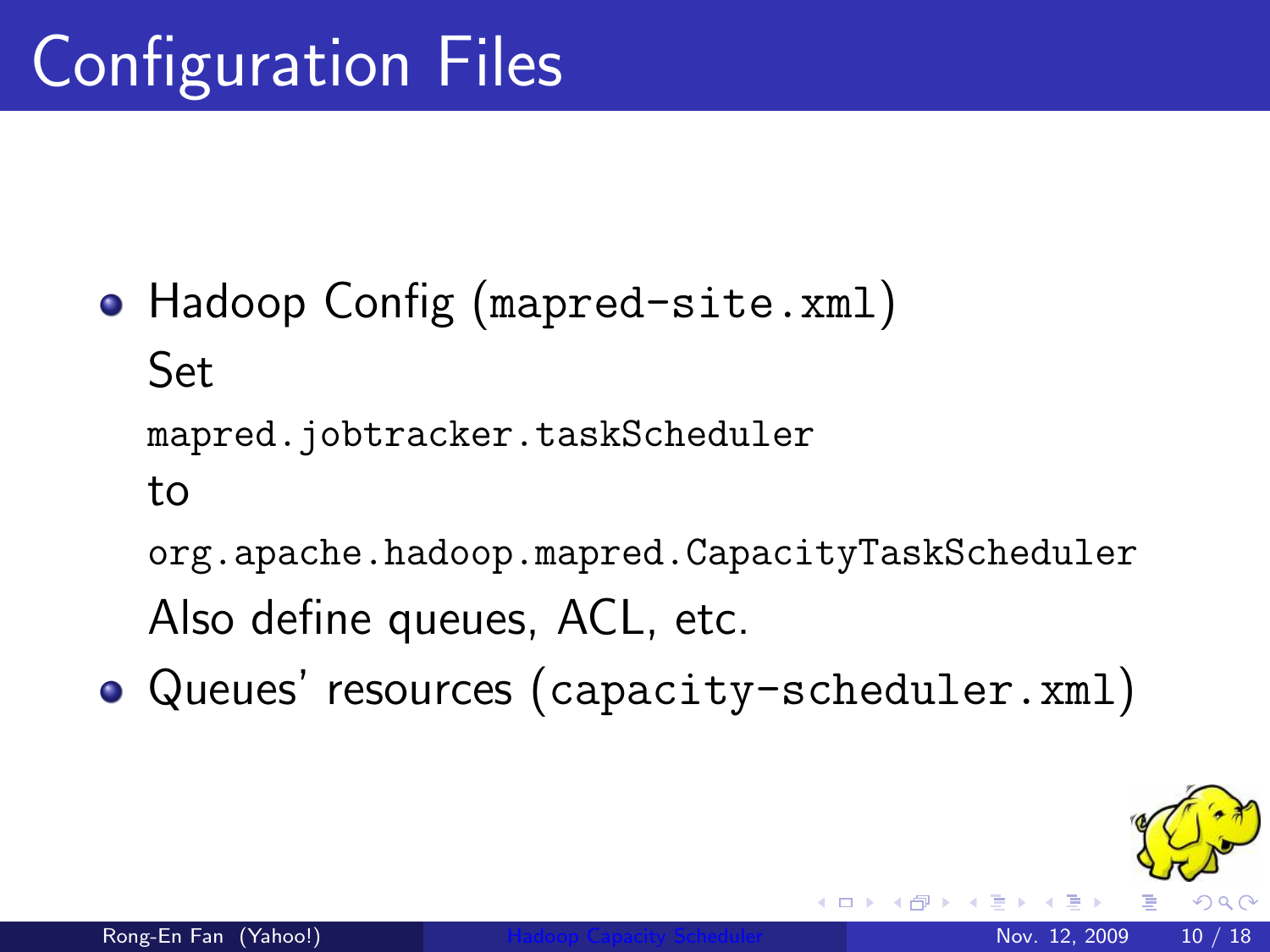Passes queue name via mapred.job.queue.name property hadoop -Dmapred.job.queue.name=<name> ...

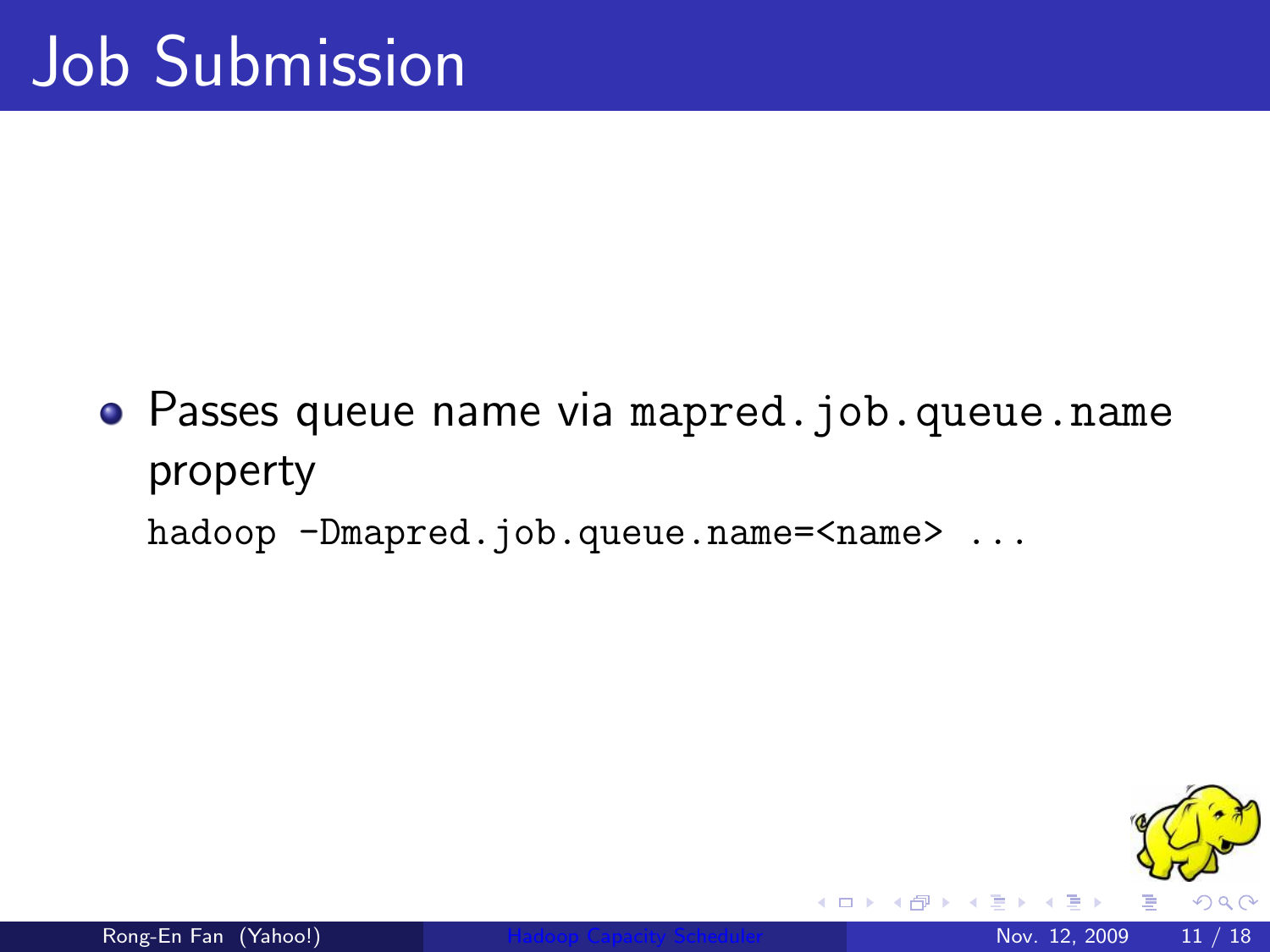• Define two queues: *production* and *research*; each shares 75% and 25% of cluster, respectively

```
<?xml version="1.0"?>
<configuration>
  <property>
    <name>mapred.capacity-scheduler.queue.production.capacity</name>
    <value>75</value>
  </property>
  <property>
    <name>mapred.capacity-scheduler.queue.research.capacity</name>
    <value>25</value>
  </property>
</configuration>
```


K □ ▶ K @ ▶ K ミ ▶ K ミ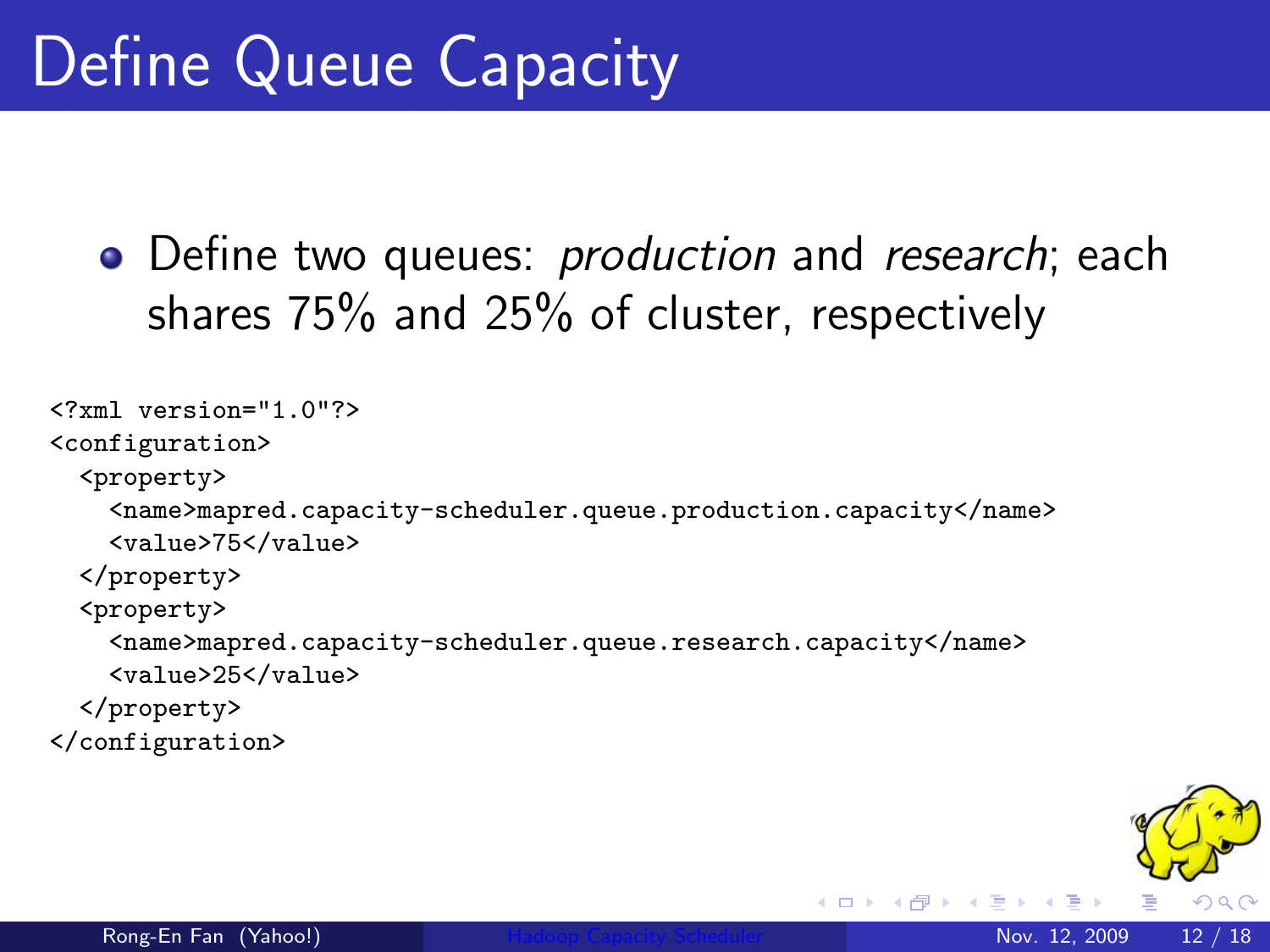#### Limit Resources per User

- Queue *production*: each user has guaranteed 50% resource, at most 2 users running jobs at a time
- Queue research: each user has guaranteed 20% resource, at most 5 users running jobs at a time

```
<?xml version="1.0"?>
<configuration>
  <property>
    <sub>name</sub></sub>
      mapred.capacity-scheduler.queue.production.minimum-user-limit-percent
   </name>
    <value>50</value>
  </property>
  <property>
    <sub>name</sub></sub>
      mapred.capacity-scheduler.queue.research.minimum-user-limit-percent
    </name>
   <value>20</value>
  </property>
</configuration>
                                                                                  \Omegaイロメ イ母メ イヨメ イヨ
   Rong-En Fan (Yahoo!)Hadoop Capacity Scheduler Nov. 12, 2009 13 / 18
```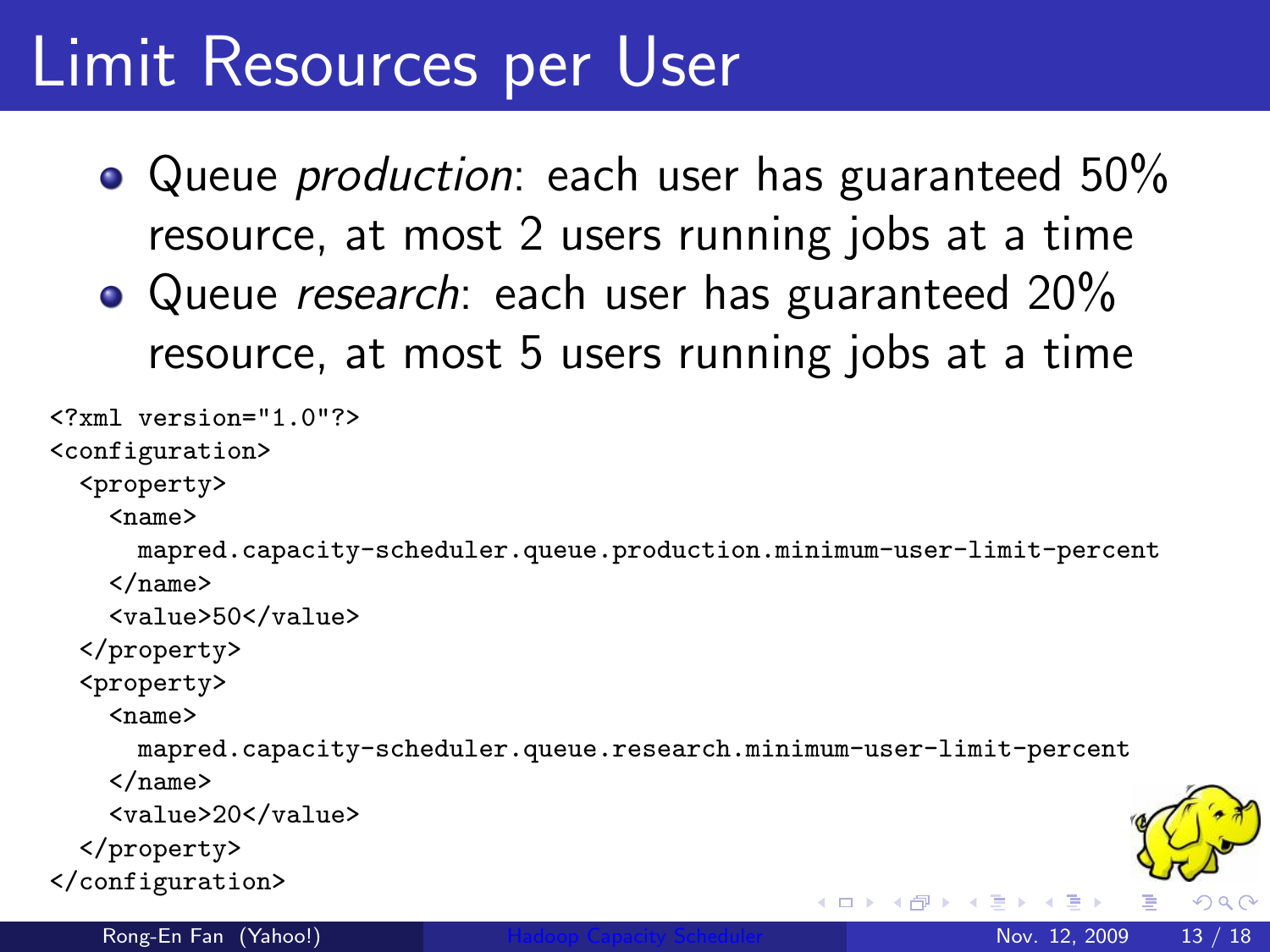#### Queue Information in Job Tracker UI

#### • The Scheduling Information section in Job Tracker UI

| Queue configuration<br>Capacity Percentage: 9.0%<br>User Limit: 20%<br>Priority Supported: NO                                                                                                                                                                                                                                                                                                                          |  |  |  |  |  |
|------------------------------------------------------------------------------------------------------------------------------------------------------------------------------------------------------------------------------------------------------------------------------------------------------------------------------------------------------------------------------------------------------------------------|--|--|--|--|--|
| Map tasks<br>Capacity: 332 slots<br>Used capacity: 7 (2.1% of Capacity)<br>Running tasks: 7<br>Active users:<br>User 'hadoopga': 7 (100.0% of used capacity)<br>Reduce tasks<br>Capacity: 166 slots<br>Used capacity: 1 (0.6% of Capacity)<br>Running tasks: 1<br>Active users:<br>User 'hadoopga': 1 (100.0% of used capacity)<br>Job info<br>Number of Waiting Jobs: 0<br>Number of users who have submitted jobs: 1 |  |  |  |  |  |

#### Queue Configuration

 $\leftarrow$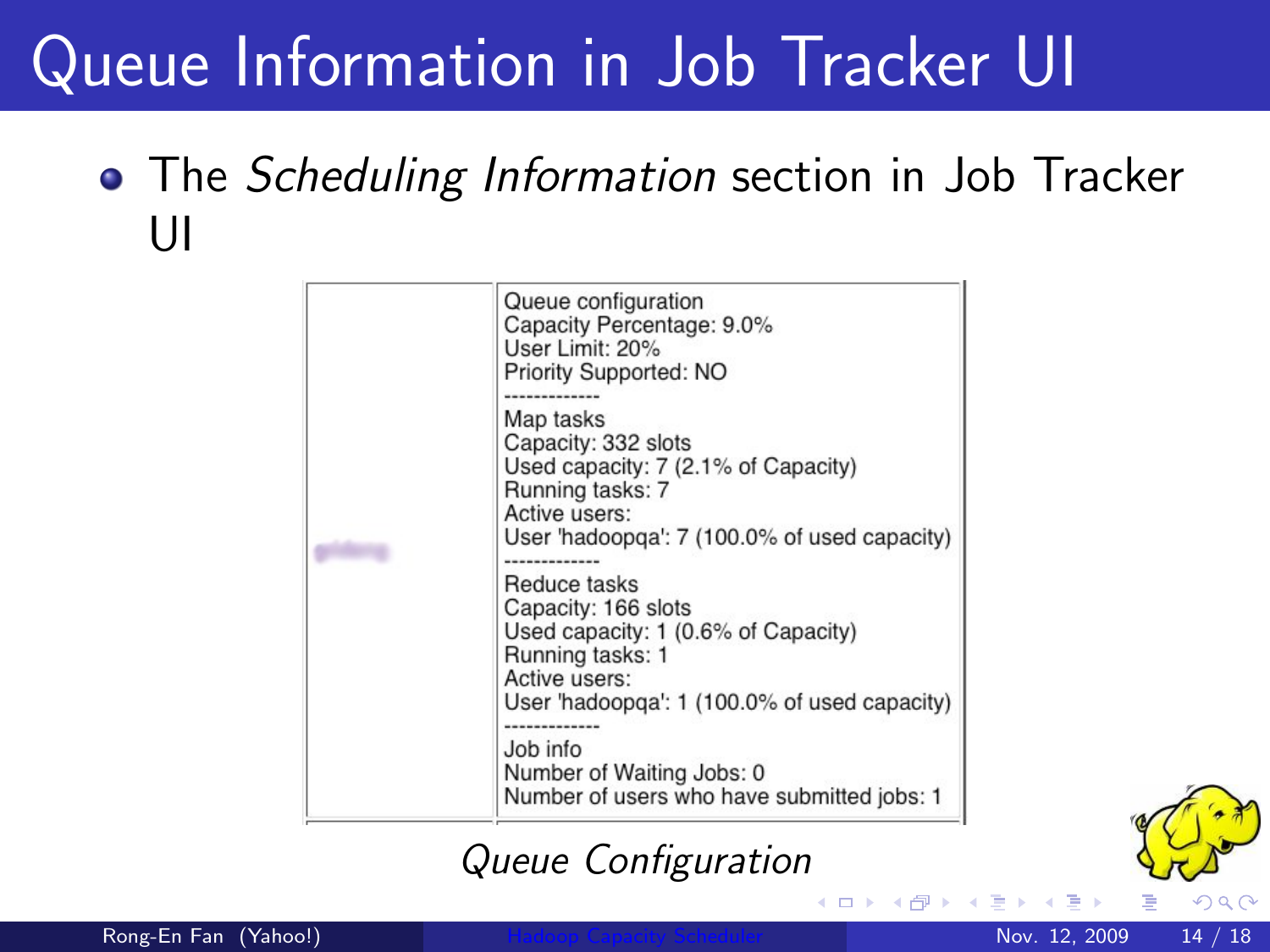#### • Click queue name in the Job Tracker UI, Scheduling Information section

#### Job Summary for the Queue ::

(in the order maintained by the scheduler)

| Jobid                                          | Priority | User | Man <sup>1</sup><br>Comply | Mac<br>Total | Maps<br>Completed | Reduce %<br>Complete | Reduce<br>Total | Reduces<br>Completed | Job Scheduling Information                                                                                                                            |
|------------------------------------------------|----------|------|----------------------------|--------------|-------------------|----------------------|-----------------|----------------------|-------------------------------------------------------------------------------------------------------------------------------------------------------|
| (inb 200911040612, 19339   NORMAL   hadoopga 7 |          |      | 5.00%                      |              |                   | $0.00^{\circ}$       |                 |                      | 19 running map tasks using 19 map slots. 0 additional slots<br>reserved. 1 running reduce tasks using 1 reduce slots. 0<br>additional slots reserved. |

This release is based on the Yahoo! Distribution of Hadoop, powering the largest Hadoop clusters in the Universe!

Running Jobs

4 0 8



 $\Omega$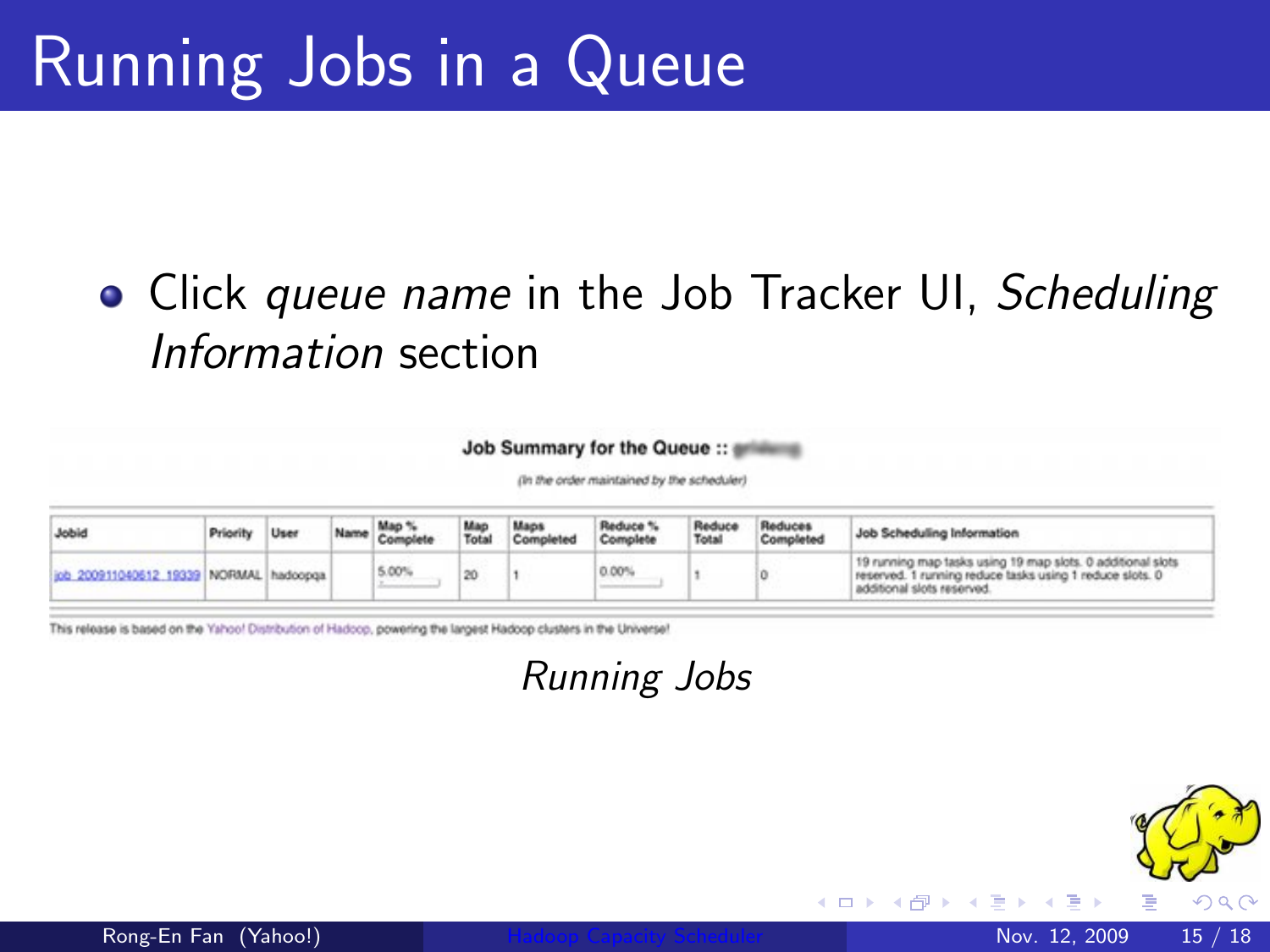- Different philosophy, but similar in functionalty
- A little bit more flexible on configurating resource limit
- **Contributed by Facebook**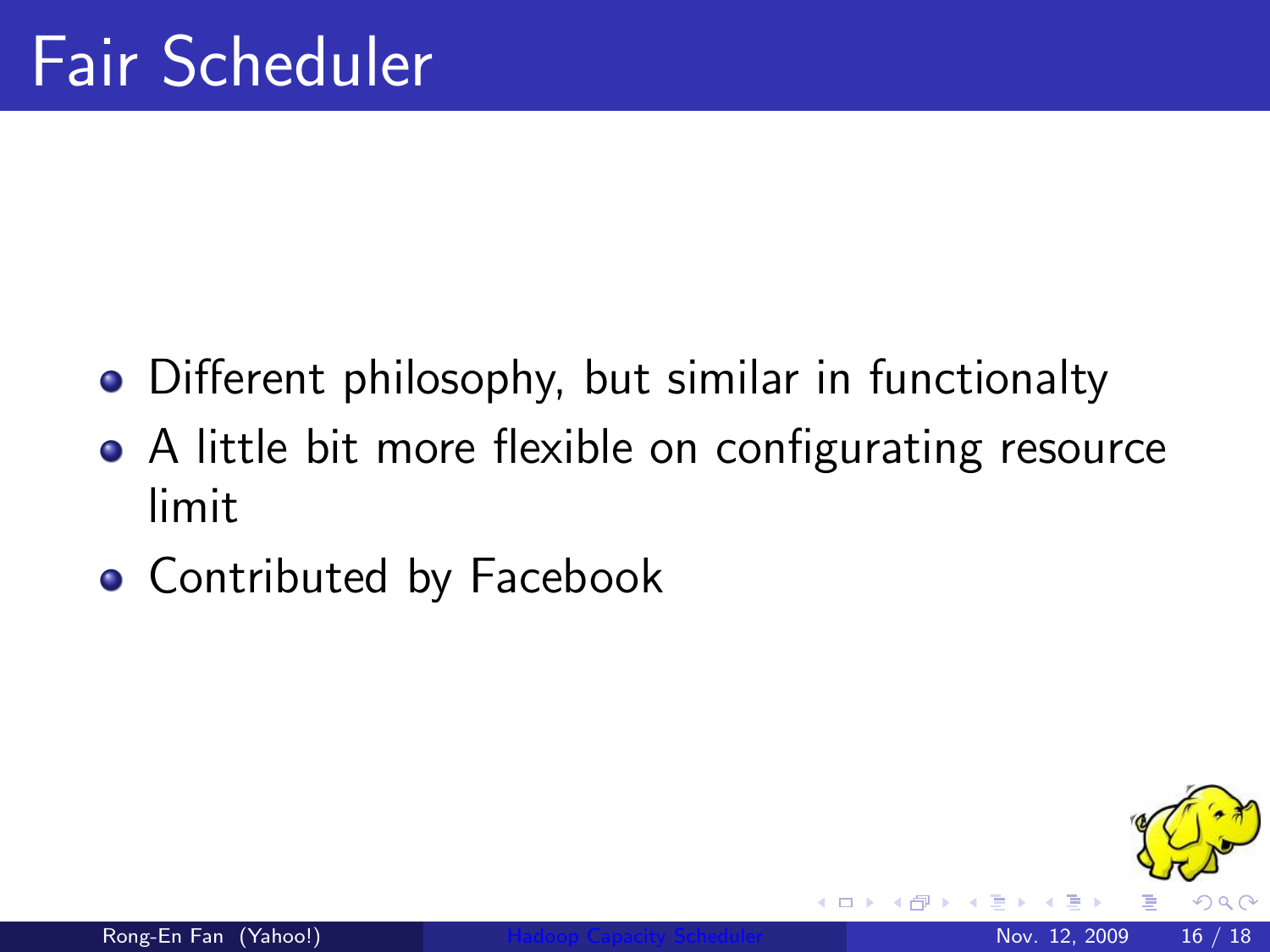- **Hadoop Documentations** [Cluster Setup](http://hadoop.apache.org/common/docs/current/cluster_setup.html) [Capacity Scheduler Guide](http://hadoop.apache.org/common/docs/current/capacity_scheduler.html)
- [Job Scheduling with the Fair and Capacity](http://www.cs.berkeley.edu/~matei/talks/2009/hadoop_summit_fair_scheduler.pdf) [Schedulers](http://www.cs.berkeley.edu/~matei/talks/2009/hadoop_summit_fair_scheduler.pdf) by Matei Zaharia, Hadoop Summit 2009
- [Cloudera Blog: Job Scheduling in Hadoop](http://www.cloudera.com/blog/2008/11/23/job-scheduling-in-hadoop/)